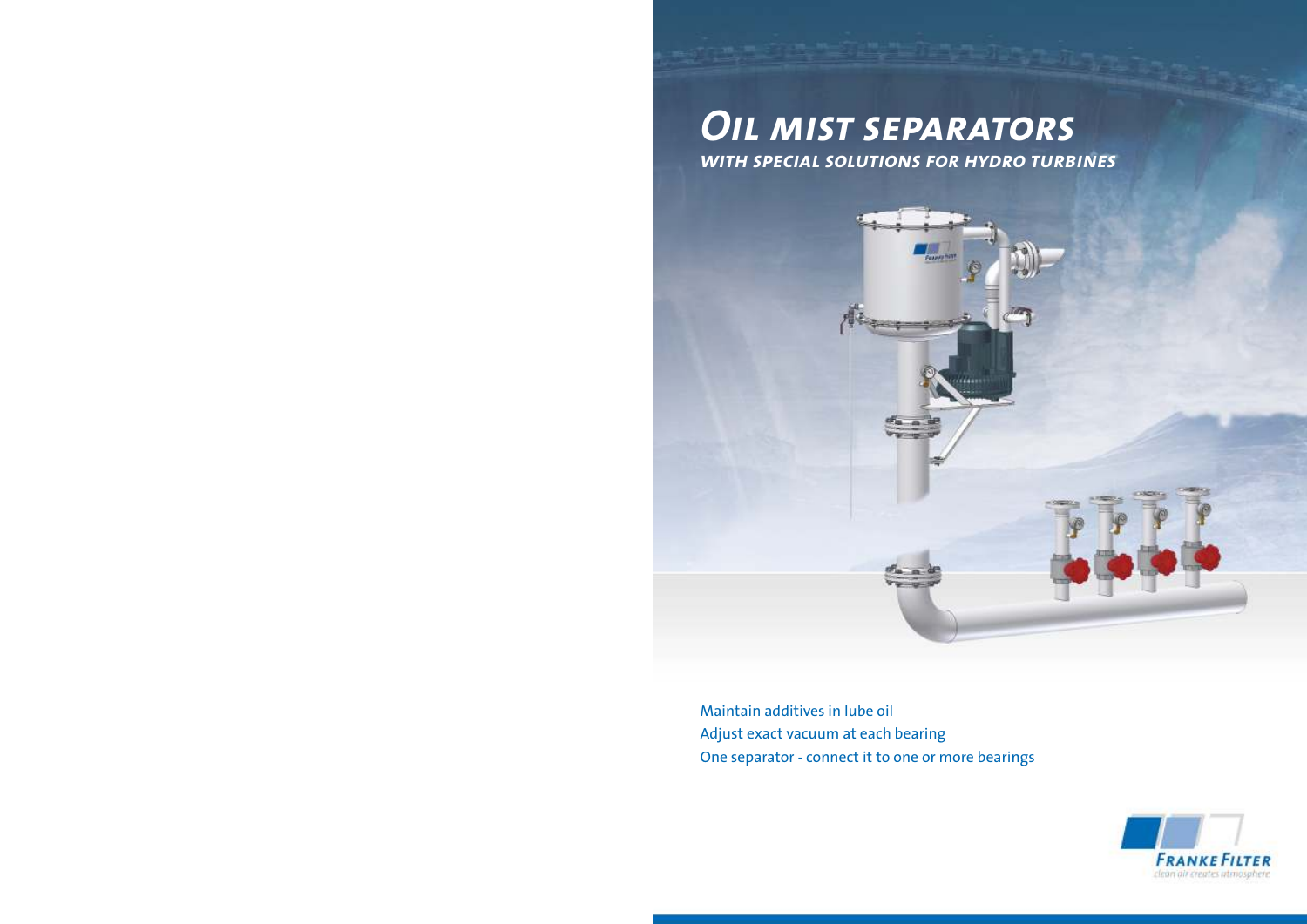## Special execution

The structure of a hydro turbine in a hydro or pump-storage power station differs fundamentally from a gas or steam turbine in a conventional power station.

*Franke Filter* has developed special components for this application. With their help up to four bearings can be filtered. Vacuum gauges with an appropriate regulator per branch pipe allow exact separate adjustment of vacuum for each bearing. Similar to gas and steam turbines the

further most oil mist separator filters the emerging oil mist from the lube oil tank.

#### The result

30,000 hours and more of maintenance-free clean air for an environmentally-friendly energy generation.

## *environmentally-friendly energy-pure*

Specially developed micro fiber filter cartridges allow a precise filtration process. Due to their particular properties they guarantee a trouble-free operation and high separation efficiency during more than

for the replacement of filter cartridges. This is required when the micro fiber is almost entirely clogged with impurities and lube oil particles.

30,000 operating hours. And which is more-almost maintenance-free. The underpressure gauge on the filter system will give you the necessary information as for the appropriate time The replacement process is very easy. After a few minutes the oil mist separator is again ready for operation ensuring constant depression and the continuous excellent quality of lube oil.

## *microscopically fine*



*vacuum gauge vacuum regulation*

m<sub>m</sub>



## *vacuum at four bearings and more*

# *Oil mist separators for hydro turbines*

in hydro and pump-storage power stations